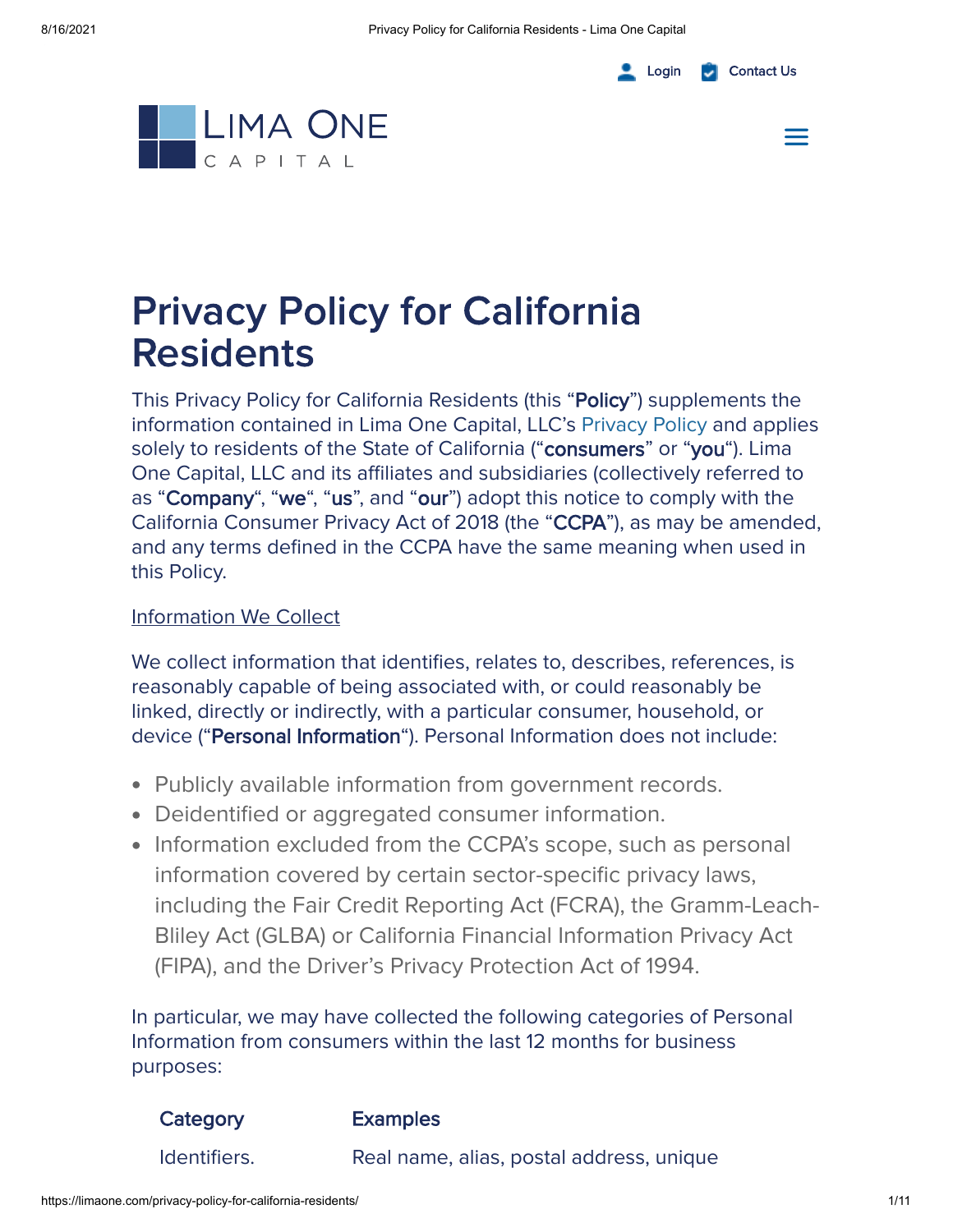8/16/2021 **Privacy Policy for California Residents - Lima One Capital** 

personal identifier, online identifier, Internet Protocol address, email address, account name, Social Security number, driver's license number, passport number, or other similar identifiers.

**Personal** information categories listed in the California **Customer** Records statute (Cal. Civ. Code § 1798.80(e)).

A name, signature, Social Security number, physical characteristics or description, address, telephone number, passport number, driver's license or state identification card number, insurance policy number, education, employment, employment history, bank account number, credit card number, debit card number, or any other financial information. Some Personal Information included in this category may overlap with other categories.

Age, race, color, national origin, citizenship, religion or creed, marital status, medical condition, physical or mental disability, sex (including gender, gender identity, gender

expression, pregnancy or childbirth and related medical conditions), sexual orientation, veteran

services purchased, obtained, or considered, or

Browsing history, search history, information on

Records of personal property, products or

other purchasing or consuming histories or

a consumer's interaction with a website,

Protected **Classification Characteristics** under California or federal law.

**Commercial** information.

Internet or other similar network activity.

**Geolocation** data.

Physical location or movements.

application, or advertisement.

or military status.

tendencies.

Professional, educational or employmentrelated information.

Current or past job history, performance evaluations, education records.

We will not collect additional categories of Personal Information without providing you notice.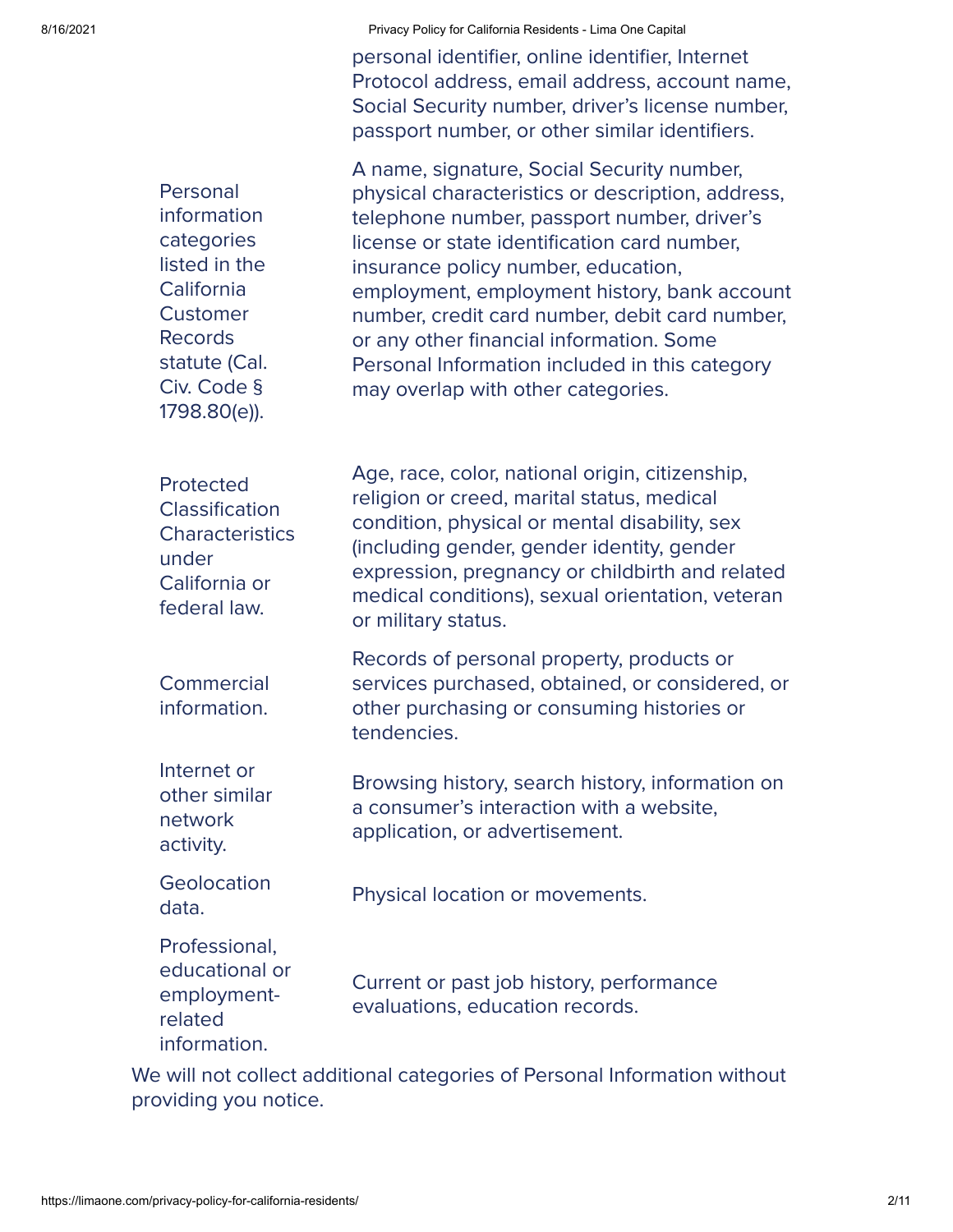- The categories of sources from whom we collected the categories of Personal Information listed above in the past 12 months are: Directly from you. For example, from forms you complete.
- Indirectly from you. For example, from observing your actions on our Website.
- From third parties, such as technology vendors, marketing and advertiser providers, analytics providers, and consumer reporting agencies (with your permission).

## Use of Personal Information

- In the past 12 months, we have collected and used the categories of Personal Information listed above for the following business purposes: To fulfill or meet the reason you provided the information. For example, if you share your name and contact information to request a quote or ask a question about our products or services, we will use that Personal Information to respond to your inquiry. If you provide your Personal Information in connection with a product or service, we will use that information to process your payment and facilitate delivery.
- To provide, support, personalize, and develop our Website, products, and services.
- To create, maintain, customize, and secure your account with us.
- To process your requests, transactions, and payments and prevent transactional fraud.
- To provide you with support and to respond to your inquiries, including to investigate and address your concerns and monitor and improve our responses.
- To personalize your Website experience and to deliver content and product and service offerings relevant to your interests, including targeted offers and ads through our Website, third-party sites, and via email or text message (with your consent, where required by law).
- To help maintain the safety, security, and integrity of our Website, products and services, databases and other technology assets, and business.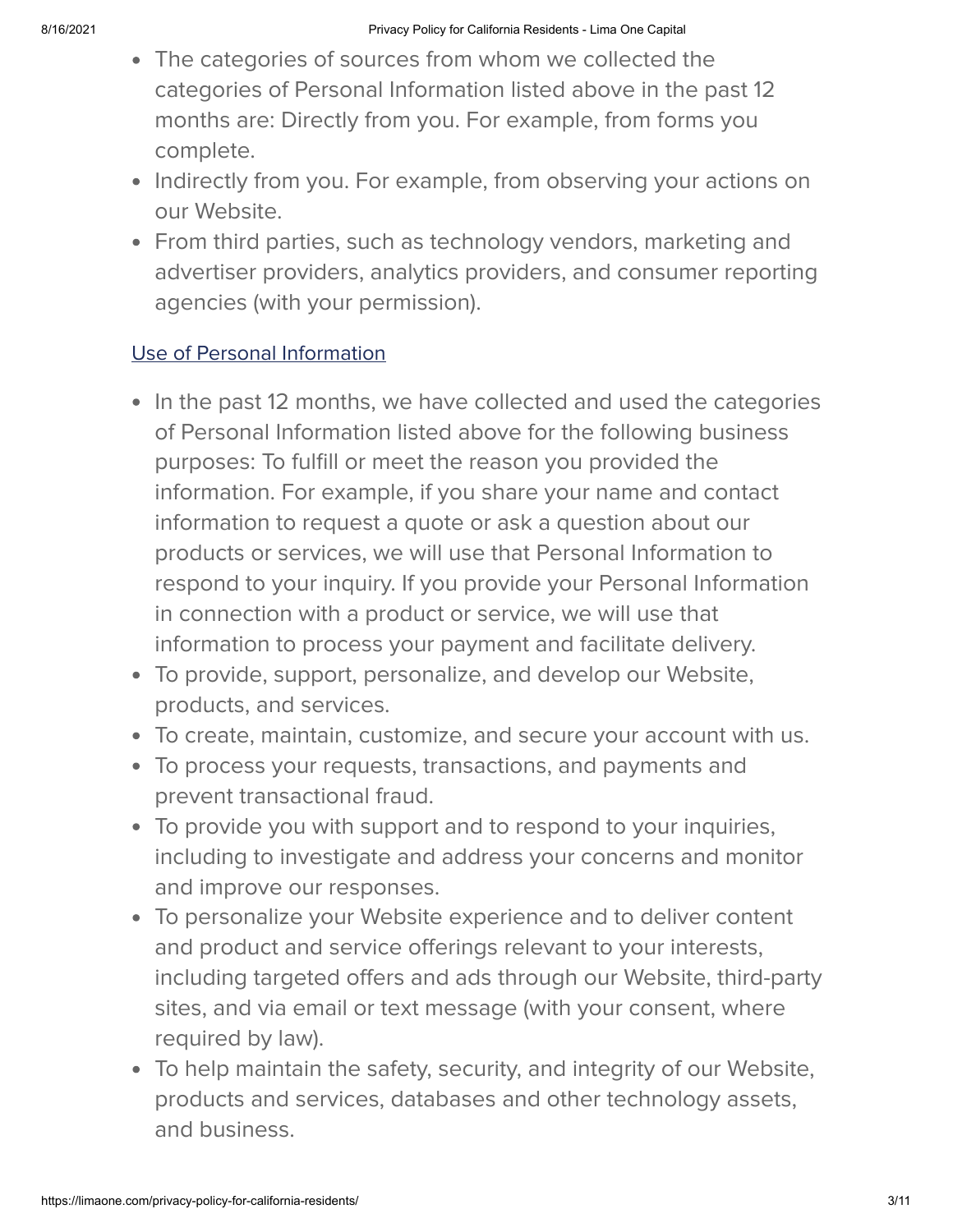- For testing, research, analysis, and product development, including to develop and improve our Website, products, and services.
- To respond to law enforcement requests and as required by applicable law, court order, or governmental regulations.
- As described to you when collecting your Personal Information or as otherwise set forth in the CCPA.
- To evaluate or conduct a merger, divestiture, restructuring, reorganization, dissolution, or other sale or transfer of some or all of our assets, whether as a going concern or as part of bankruptcy, liquidation, or similar proceeding, in which Personal Information held by us about our Website users is among the assets transferred.

We will not collect additional categories of Personal Information or use the Personal Information we collected for materially different, unrelated, or incompatible purposes without providing you notice.

## Disclosure of Personal Information

In the past 12 months, we have disclosed the following categories of Personal Information for a business purpose:

- 
- Personal information categories described in the California Customer Records statute.
- Protected classification characteristics under California or federal law.
- Commercial information.
- Internet or other similar network activity.
- Professional, educational or employment-related information.

## We disclosed the above noted categories of Personal Information for a business purpose to the following categories of third parties:

Service providers, vendors, or third parties that provide mortgage, real property, or credit or financial-related services (e.g., appraisers, closing agents, title agents, PMI companies, or consumer reporting agencies).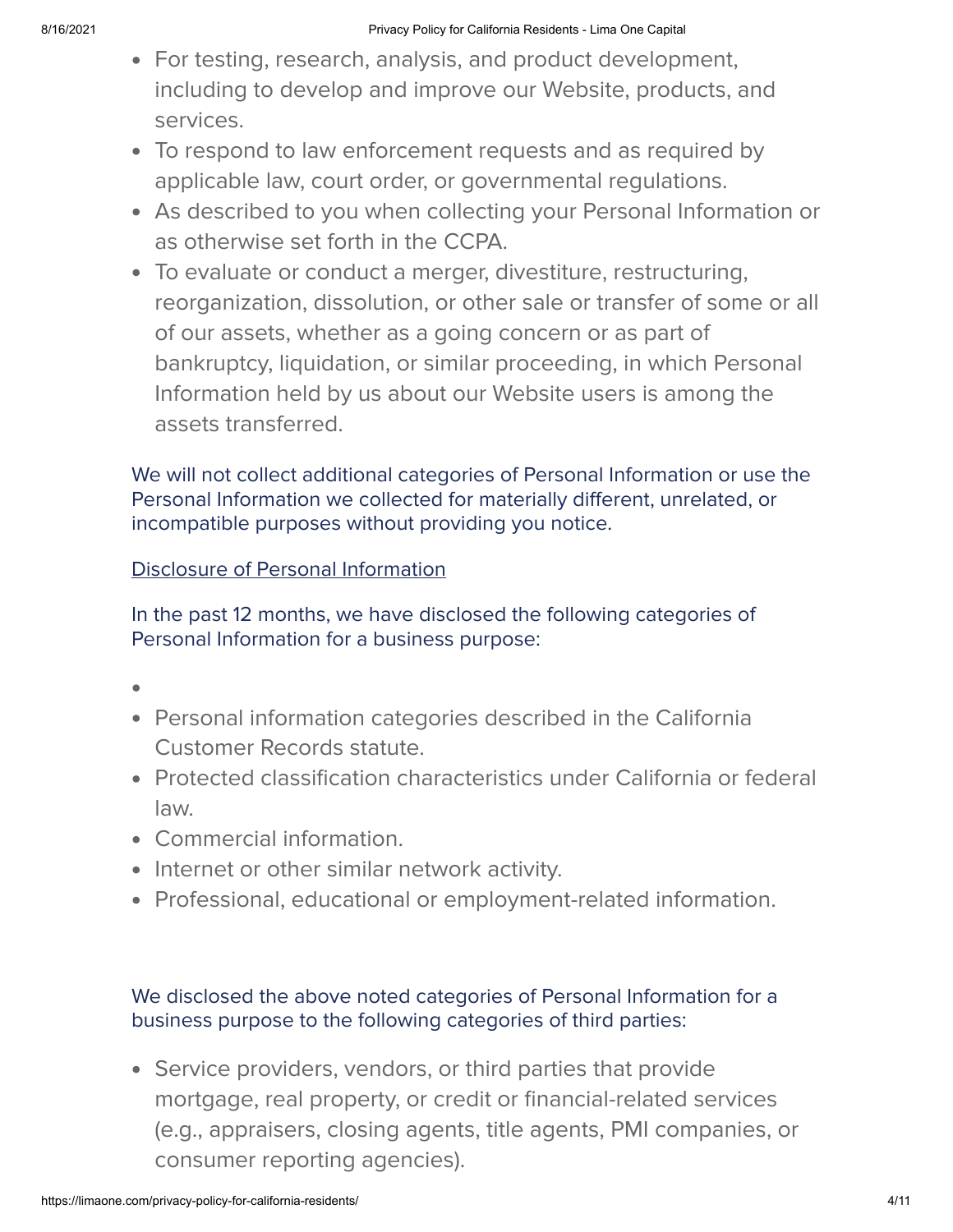- Service providers, vendors, or third parties that provide services related to compliance, website hosting, information technology, data security, or support services.
- Investors or wholesale lenders.
- Government agencies.

We only make these business purpose disclosures under written contracts that describe the purposes, require the recipient to keep the Personal Information confidential, and prohibit using the disclosed information for any purpose except performing the contract.

#### Sale of Personal Information

We do not sell, and have not sold in the past 12 months, Personal Information (including Personal Information of minors under the age of 16) to third parties.

#### Your Rights under the CCPA

The CCPA provides consumers (California residents) with specific rights regarding their Personal Information. This section describes your CCPA rights and explains how to exercise those rights.

## Right to Know

You have the right to request that we disclose certain information to you about our collection, use, disclosure, and sale of your Personal Information over the past 12 months (the "right to know"), subject to certain exemptions specified in the CCPA. Once we receive and verify your request and confirm your identity (see "Exercising Your Rights to Know or Delete" herein), we will disclose to you:

- The categories of Personal Information we collected about you.
- The categories of sources from which your Personal Information was collected.
- Our business or commercial purpose for collecting or sharing that Personal Information.
- The categories of Personal Information about you that we shared for a business purpose.
- The categories of third parties with whom we shared that Personal Information.
- The specific pieces of Personal Information we collected about you.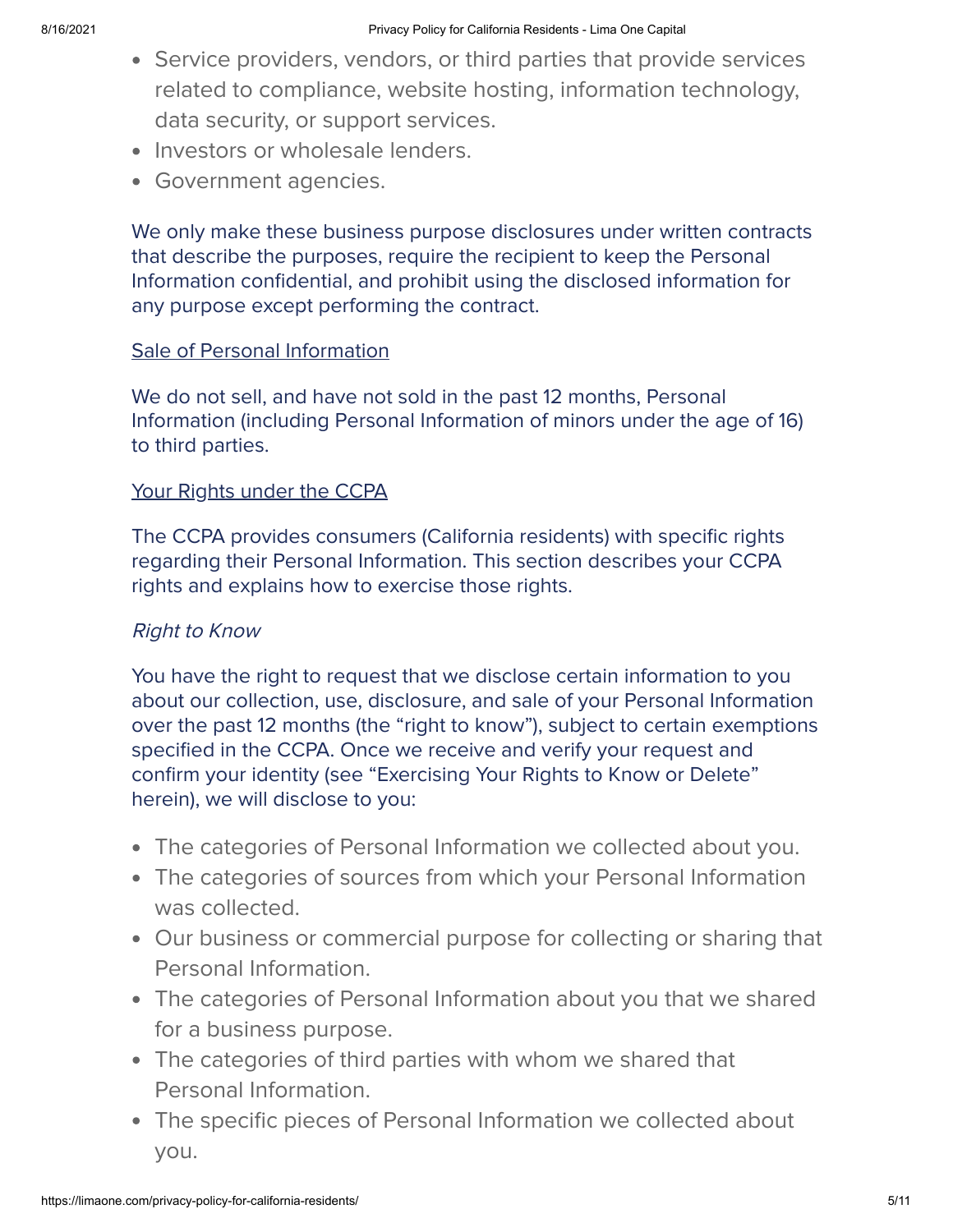#### Right to Delete

You have the right to request that we and our service providers delete any of your Personal Information that we collected from you, subject to certain exceptions (the "right to delete"). Once we receive and verify your request and confirm your identity (see "Exercising Your Rights to Know or Delete" herein), we will review your request to see if an exception allowing us to retain the information applies. We may deny your deletion request if retaining the information is necessary for us or our service provider(s) to:

- Complete the transaction for which we collected the Personal Information, provide a service that you requested, take actions reasonably anticipated within the context of our ongoing business relationship with you, or otherwise perform our contract with you.
- Detect security incidents, protect against malicious, deceptive, fraudulent, or illegal activity, or prosecute those responsible for such activities.
- Debug to identify and repaid errors that impair existing intended functionality.
- Comply with the California Electronic Communications Privacy Act (Cal. Penal Code § 1546 *seq.*) or any other legal obligation.
- Enable solely internal uses that are reasonably aligned with your expectations based on your relationship with us.
- Comply with a legal obligation.
- Make other internal and lawful uses of that information that are compatible with the context in which you provided it.

We will delete or deidentify Personal Information not subject to one of these exceptions from our records and will direct our service providers to take similar action.

#### Right to Opt Out

If we sold Personal Information, you would have the right to request that we not sell your Personal Information to third parties. However, as noted above, we do not sell Personal Information.

#### Right to Nondiscrimination

You have the right to not be discriminated against for exercising any of your rights under the CCPA. Unless permitted by the CCPA, we will not: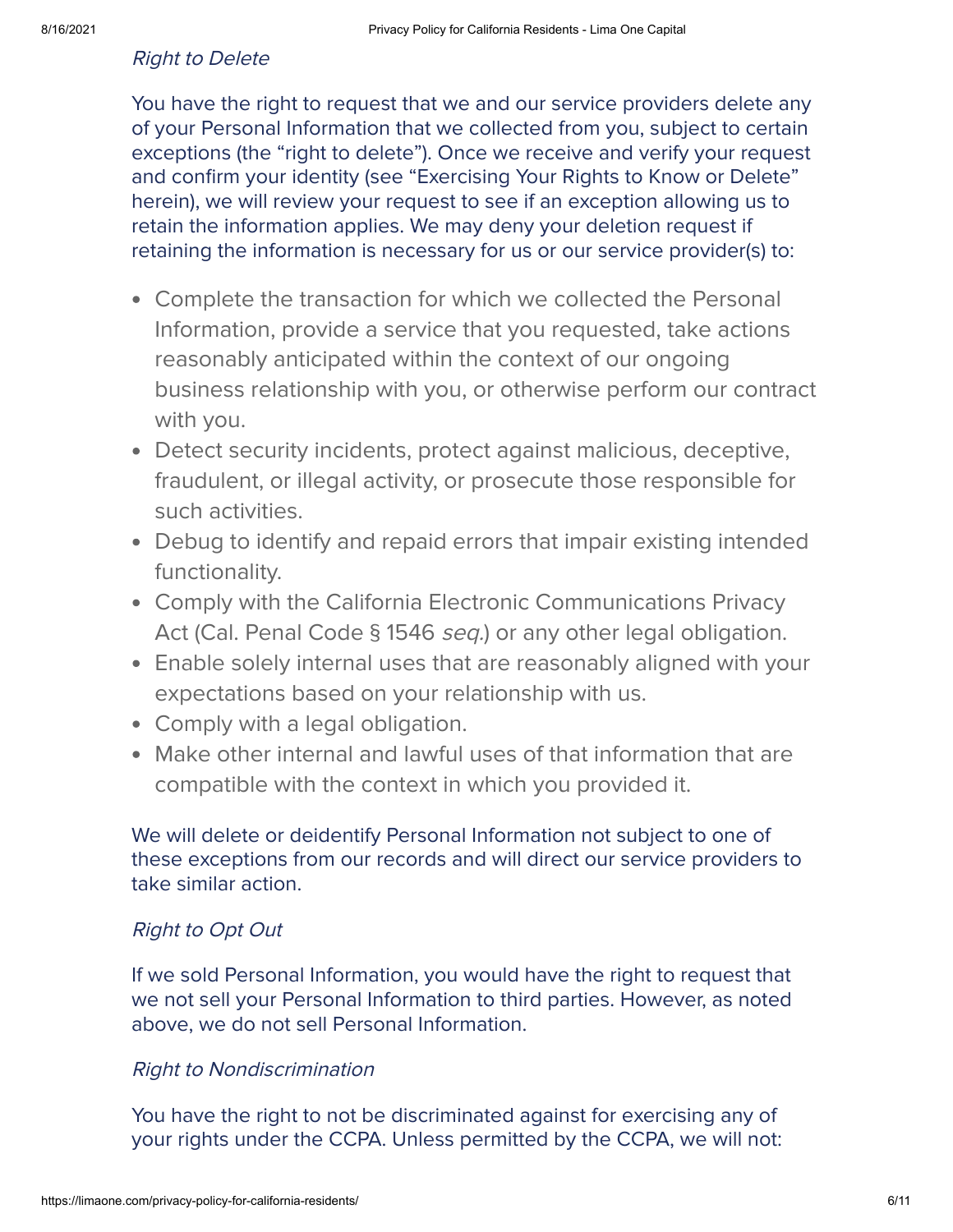- Deny you goods or services.
- Charge you different prices or rates for goods or services, including through granting discounts or other benefits, or imposing penalties.
- Provide you a different level or quality of goods or services.
- Suggest that you will receive a different price or rate for goods or services or a different level or quality of goods or services.

## Exercising Your Rights to Know or Delete

To exercise your rights to know or delete described above, please submit a verifiable consumer request using one of the following methods:

- Calling us at 1-800-390-4212.
- Completing our online form: <https://limaone.com/contact-us/>
- Emailing us at privacy@limaone.com

## A verifiable consumer request must:

- Provide sufficient information that allows us to reasonably verify that you are the person about whom we collected Personal Information or an authorized representative. This may include requesting that you provide us with at least two or more pieces of Personal Information to match against Personal Information about you that we maintain and which we have determined to be reliable for the purpose of verification (e.g., we may request that you provide your email address and validate the last 4 digits of your Social Security number).
- Describe your request with sufficient detail that allows us to properly understand, evaluate, and respond to it.

Only you, or a person you have designated in writing as your authorized agent, or whom is registered with the California Secretary of State to act on your behalf, or whom you have provided power of attorney pursuant to California Probate Code sections 4000 to 4465, may make a verifiable consumer request related to your Personal Information. You may also make a verifiable consumer request on behalf of your minor child. If you wish to have an authorized agent make a verifiable consumer requests on your behalf, they will need to provide us with sufficient written proof that you have designated them as your authorized agent and we will still require you to provide sufficient information to allow us to reasonably verify that you are the person about whom we collected Personal Information.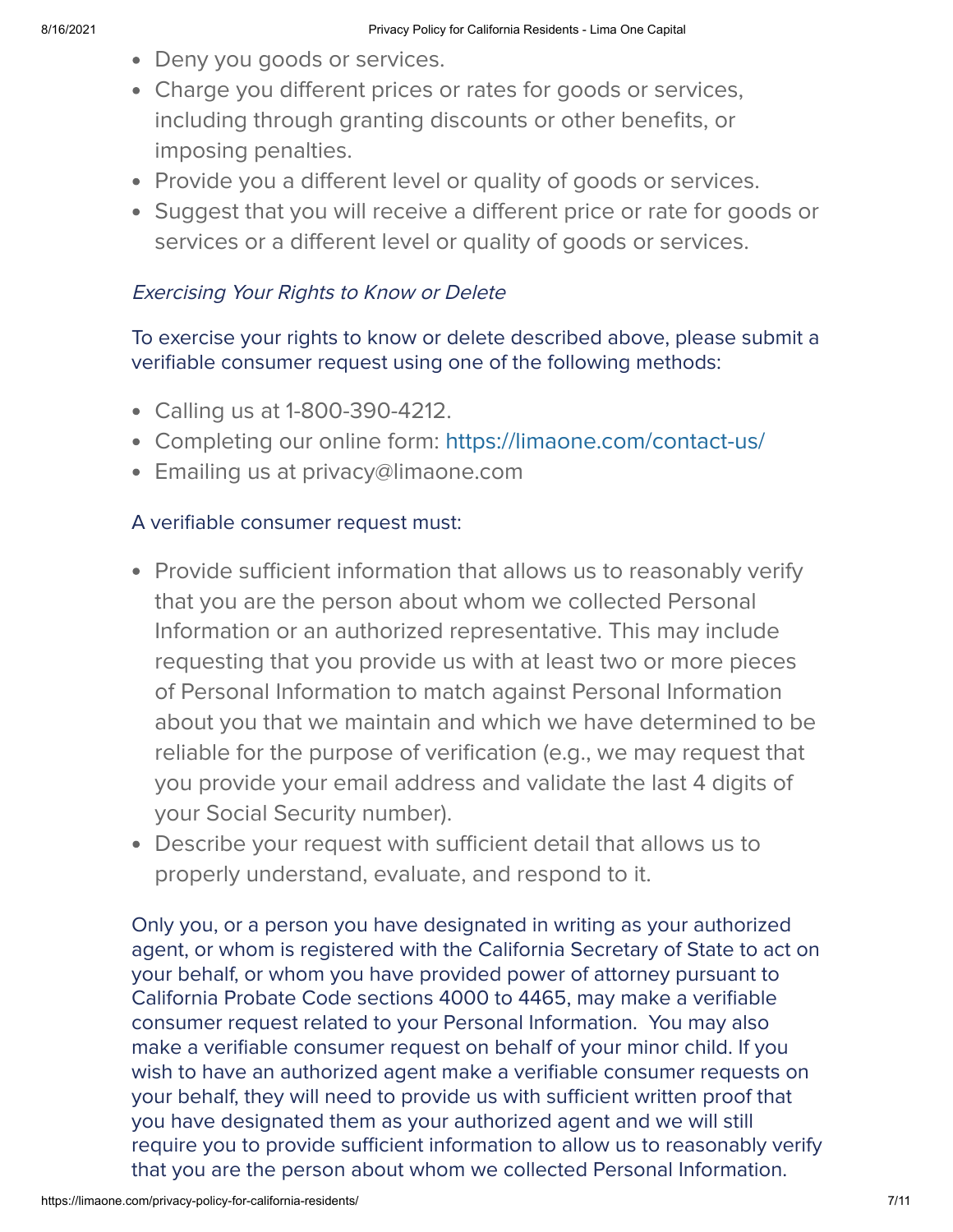You may only submit a request to know twice within a 12-month period. Your verifiable consumer request must provide sufficient information that allows us to reasonably verify you are the person about whom we collected Personal Information or an authorized representative.

We cannot respond to your request or provide you with Personal Information if we cannot verify your identity or authority to make the request and confirm the Personal Information relates to you. You do not need to create an account with us to submit a request to know or delete. We will only use Personal Information provided in the verifiable consumer request to verify the requestor's identity or authority to make the request.

#### Response Timing and Format

Upon receiving a consumer request, we will confirm receipt of the request within 10 business days and provide information on how we will process the request. We endeavor to respond to a verifiable consumer request within 45 calendar days of its receipt. If we require more time (up to an additional 45 calendar days), we will inform you of the reason and extension period in writing. If you have an account with us, we will deliver our written response to that account. If you do not have an account with us, we will deliver our written response by mail or electronically, at your option. Any disclosures we provide will only cover the 12-month period preceding our receipt of your verifiable request. The response we provide will also explain the reasons we cannot comply with a request, if applicable. For data portability requests, we will select a format to provide your Personal Information that is readily useable and should allow you to transmit the information from one entity to another entity without hindrance.

We do not charge a fee to process or respond to your verifiable consumer requests unless they are excessive or manifestly unfounded, in particular because of their repetitive nature. If we determine that the request warrants a reasonable fee, we will tell you why we made that decision and provide you with a cost estimate before completing your request.

Please note that, in response to a request to know, we will not disclose Social Security numbers, driver's license numbers or other governmentissued identification numbers, financial account numbers, health insurance or medical identification numbers, account passwords, security questions and answers, or unique biometric data generated from measurements or technical analysis of human characteristics, as applicable. However, in response to a request to know, we will inform you with sufficient particularly if we have collected this type of information.

#### Changes to This Policy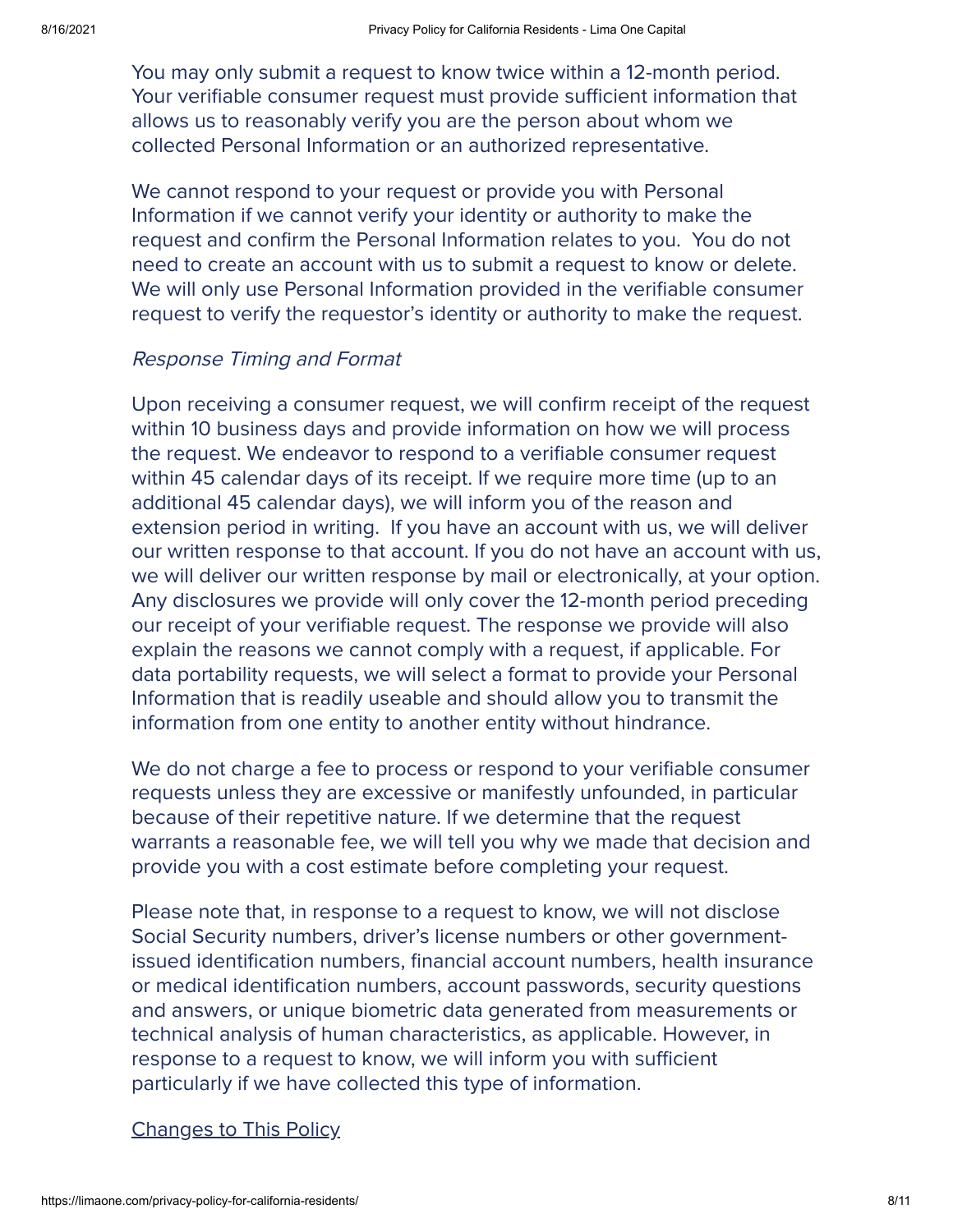We reserve the right to amend this Policy at our discretion and at any time. When we make changes to this Policy, we will post the updated notice on the Website and update the notice's effective date. Your continued use of our Website and/or services following the posting of changes constitutes your acceptance of such changes.

This Policy was last updated August 16, 2021.

#### Contact Information

If you have any questions or comments about this Policy, the ways in which Lima One Capital, LLC collects and uses your information described here and in the [Privacy](https://limaone.com/privacy-policy/) Policy, your choices and rights regarding such use, or wish to exercise your rights under California law, please contact us by:

- Calling us at 1-800-390-4212.
- Completing our online form: https://limaone.com/contact-us/
- Emailing us at privacy@limaone.com

Please click here to download a printable copy of this Policy.

201 East McBee Ave. Suite 300 Greenville, SC 29601

[800-390-4212](tel:8003904212)

[hello@limaone.com](mailto:hello@limaone.com)

Programs

[FixNFlip](https://limaone.com/hard-money-fix-n-flip/) Bridge New [Construction](https://limaone.com/new-construction-loans/) [Rental](https://limaone.com/rental/) **[Multifamily](https://limaone.com/multifamily/)** 

**Company** 

Broker [Partners](https://limaone.com/brokers/) Referral [Partners](https://limaone.com/referral-program/) [About](https://limaone.com/the-company/) Us [Leadership](https://limaone.com/leadership-team/) Team **[Careers](https://limaone.com/employment/)**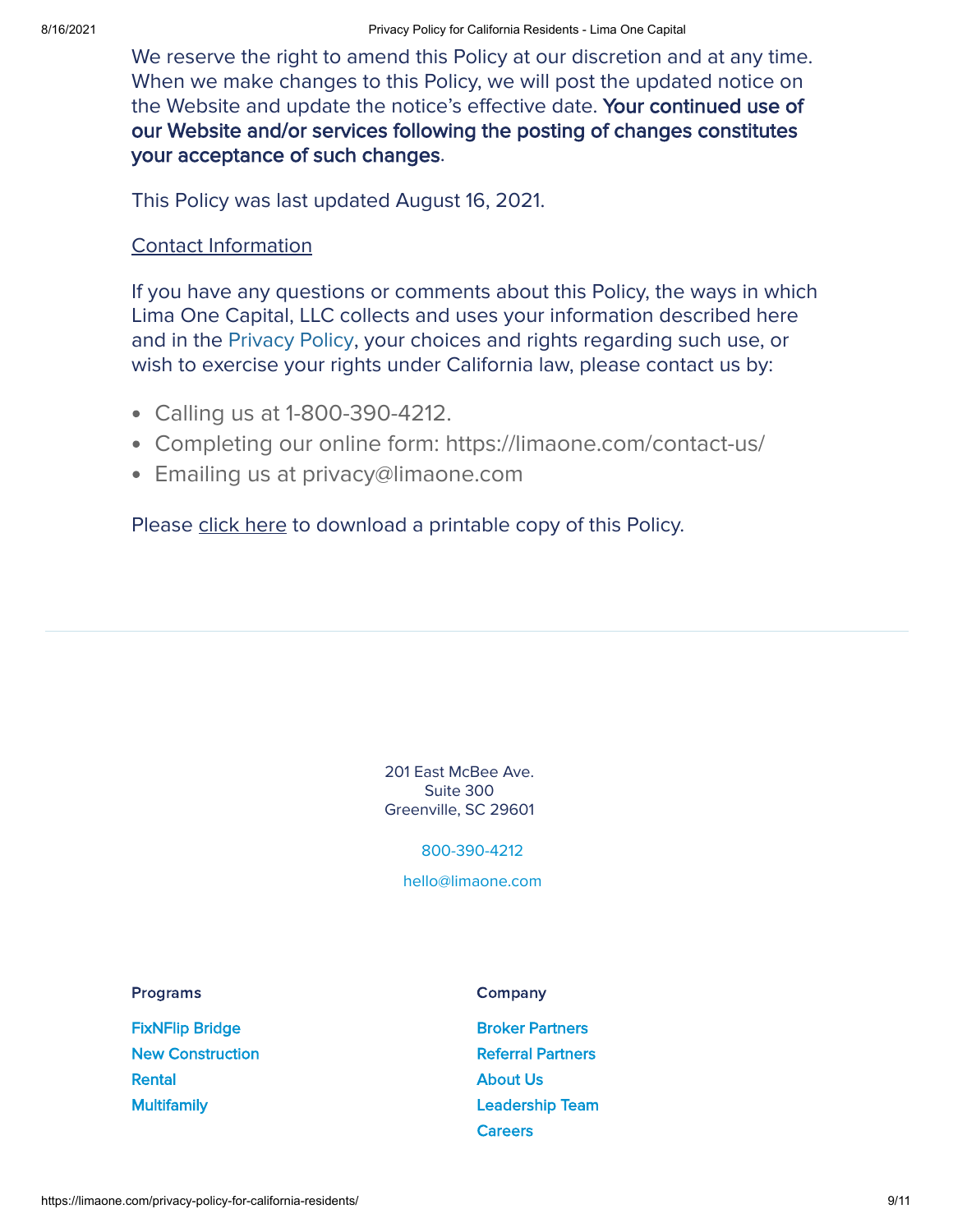Learn

Case [Studies](https://limaone.com/case-studies/) **[Blog](https://limaone.com/blog/)** Market [Insights](https://limaone.com/market-insights/) Quick Links

**[Login](https://portal.limaone.com/)** 

## SUBSCRIBE TO OUR BLOG

Full Name

Email Address

## Learn More

#### NMLS [#1324403](https://www.nmlsconsumeraccess.org/EntityDetails.aspx/COMPANY/1324403)

Lima One Capital, LLC / Lima One Capital, LLC is not currently licensed in Alaska, North Dakota, Nevada, South Dakota, or Vermont. Lima One Capital, LLC is licensed or exempt from licensing in all other states / NMLS ID #1324403 ([www.nmlsconsumeraccess.org](http://www.nmlsconsumeraccess.org/)) / 201 E. McBee Ave. Suite 300. Greenville, SC 29601/ (800) [390-4212](tel:8003904212) / Arizona Mortgage Banker License #0949706 / Florida Mortgage Servicer License # MLD1662 / Idaho Mortgage Broker/Lender License # MBL-2081324403/ Minnesota Residential Mortgage Originator License # MN-MO-1324403/ Oregon Mortgage Lender License # ML-5397/ Utah-DRE Mortgage Entity License # 11755492 / Licensed as a California Finance Lender under the Department of Business Oversight License #60DBO-45834.

© 2021 Lima One Capital